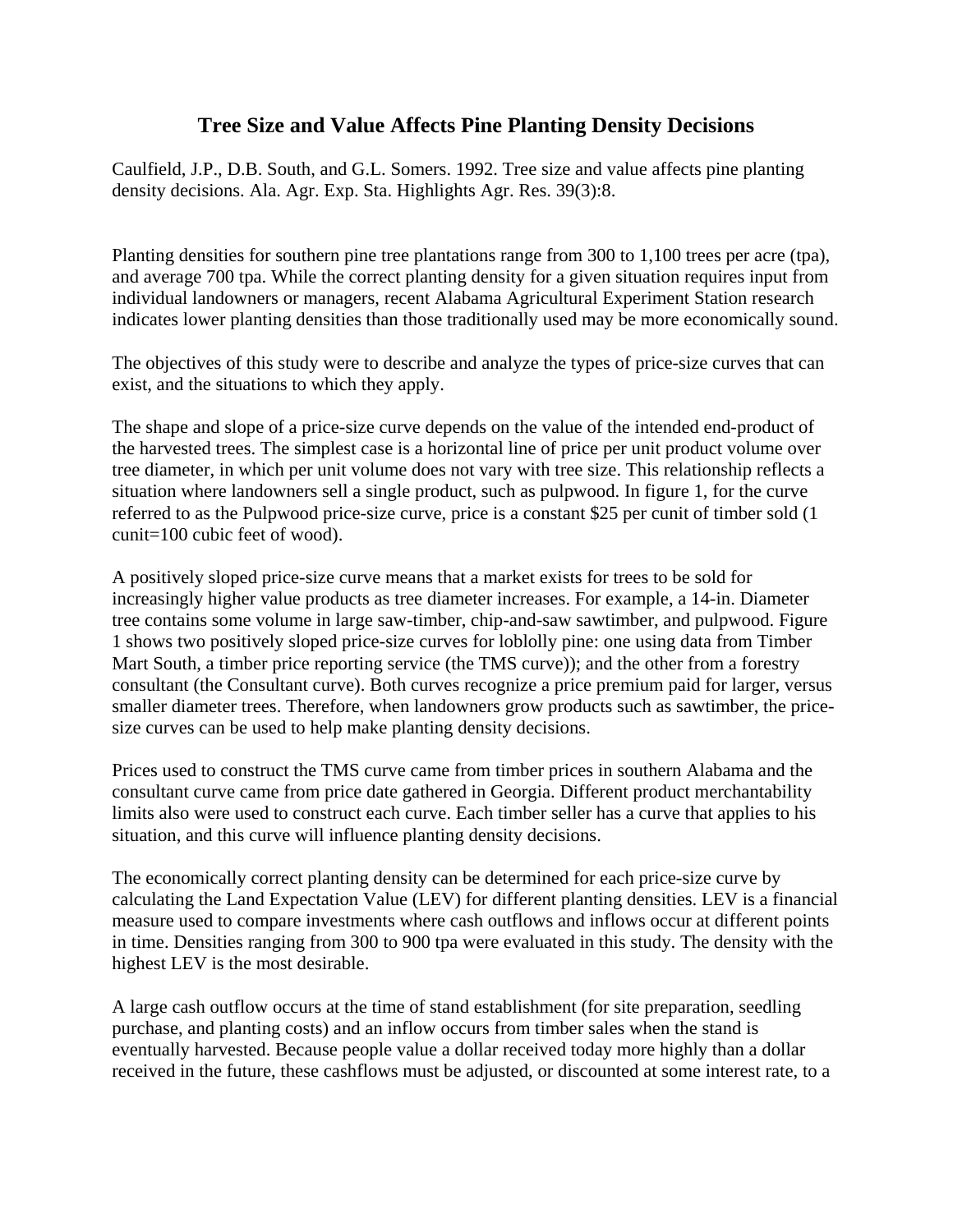common point in time (the rate used here was 6%). The LEV measure discounts these cashflows to the present, the year when the stand is established.

Figure 2 shows the LEV in dollars per acre, plotted over planting density, for the three pricefixed curves. The type of curve bears directly on the density decision. For the pulpwood curve, maximum LEV occurs at a density of about 450 tpa. At lower and higher densities, LEV is somewhat lower.

For the TMS and consultant curves, LEV is at a maximum at the lowest planting density of 300 tpa. Trees put on diameter growth more rapidly at lower densities than at higher densities. Sine the TMS and consultant price-size curves place more value on larger diameter versus small diameter trees, they indicate lower planting densities are appropriate. It is seen in figure 2, that at densities higher that 300 tpa, LEV slowly drops off.

Although the results shown here should not be interpreted as a set of general guidelines, they do indicate that lower planting densities than those traditionally employed may be appropriate in many cases. Most important, the price-size relationship that exists for a specific situation, along with a knowledge of rotation age, site quality, and management costs, can be used to determine the appropriate planting density for almost any landowner.